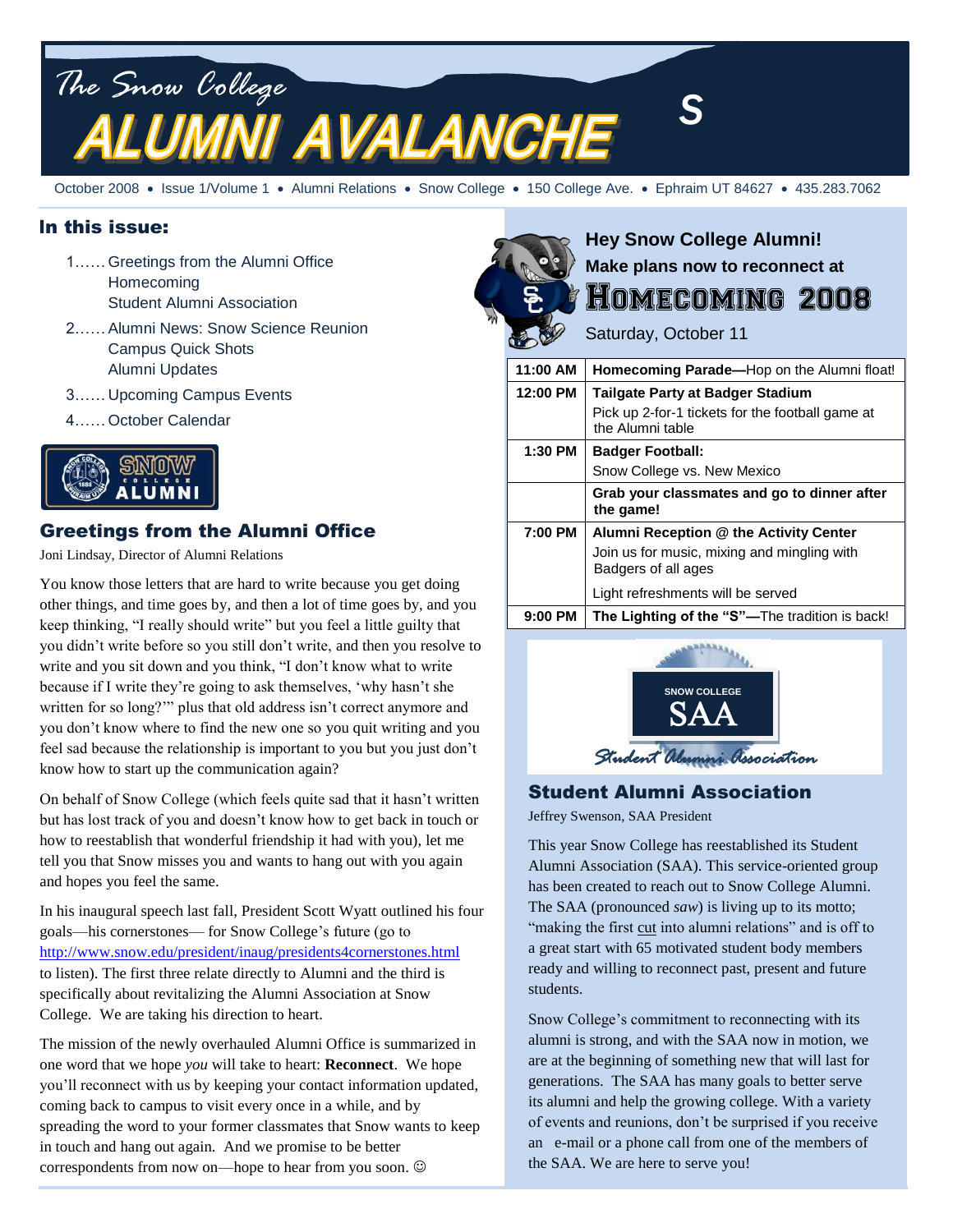## Alumni News

### Snow Science Reunion

Nashelle Pearson, Alumni Council



September 13, 2008--Snow College hosted its first Snow Science Reunion to honor the "Sci Guys" retiring professors Boyd Beck, Paul Fore, James Luster and Bart Nelson, and Emeriti faculty Clyde

Blauer, Layle Erickson, Afton Hansen and Blaine Moore from Snow"s Science department. All alumni were invited to attend, especially those that had taken upper level science classes from these professors. There was an outstanding turnout of alumni who returned to say thank you and to mingle with old friends.

The reunion began at Badger Stadium with the football game between Snow College and Phoenix. The Badgers won the game 27-7, but the best part for many of the attendees was that so many alumni were there. The stands were overflowing with alumni and members of the current student body. The Sci Guys and Emeriti were part of the half time show. Snow College President Scott Wyatt acknowledged their years of service and invited everyone to attend the Science Reunion after the game.

There was a reception in Founders Hall on the top floor of the Noyes

Building where alumni could chat with the professors, look through yearbooks and reminisce with former classmates.

Members of various leadership teams at Snow set up activities and snacks for the



families and provided tours of the Science Building where the current professors presented science demonstrations for both young and old. JD Fox from KLGL, Alex Peterson from the International Center, and the Alumni Director Joni Lindsay all provided musical entertainment from the stairs of the Noyes Building. Cadence (previously known as Ascension) sang four numbers and announced their upcoming concert on October 7<sup>th</sup>.

Jim Hewitt from the Intermountain Power Association presented



President Wyatt with a check for \$61,000 for Science scholarships at Snow College, which President Wyatt accepted as the start of his new "Million Dollar Endowment Drive" to raise money for Science scholarships and continue the tradition of outstanding science instruction at Snow. The evening concluded with a delicious BBQ dinner prepared by Professor Jack Anderson

and served to over 550 attendees by the current Science faculty.

By all accounts, this was a successful event which Snow College hopes will signal the beginning of a renewed alumni presence on campus. We're already gearing up for next year's gathering for Music and Theatre, so start spreading the word!



Join the Snow College Alumni online community and see more great pictures of the Science Reunion! Search: "Snow College Alumni"

## Campus Quick Shots



**Snow College's 1st Foreign Language Overnight Immersion Activity** was held Friday, September 12 and Saturday September 13 at the GBEEC. 24 students from

Japanese, French and Spanish classes were in attendance and participated in several language-intensive activities including: a star party, board games, a nature scavenger hunt, folk stories, and more. We hope to make this an annual or semi-annual event in the future.

**Snow College business club Phi Beta Lambda (PBL)**

once again won top honors at the 2008 national convention in Atlanta, Georgia. Seven business students attended the conference and placed in the top ten in the following competitions: Web Page Design, Computer Applications, Partnership with Business, and



International Business. Over 2000 students from across the U.S. participated in the conference. Way to go, Badgers!

For more information about Snow College PBL visit: www.snow.edu/bt/pbl.



#### **Geology Rocks!**

The Geology students are working on a blog for our field trips this semester. It is a work in progress...but here it is:

<http://snowgeology.blogspot.com/>

## Alumni Updates

The Alumni Avalanche is your paper—help us make it into something you want to read. Tell us what content you"d like to see here. Do you want more campus news? More sports? Do you want to hear more about your classmates?

If you have suggestions for us, or news you"d like to report or announcements you"d like to post in the Avalanche, please contact us at **[alumni@snow.edu](mailto:alumni@snow.edu)** or call us at the Alumni Relations office (435.283.7062).

We also encourage you to go t[o www.snow.edu/alumni](http://www.snow.edu/alumni) and update your contact information. We are planning big things and great activities for Snow College Alumni, but we cannot invite you if we cannot find you.

So spread the word! **Reconnect!**

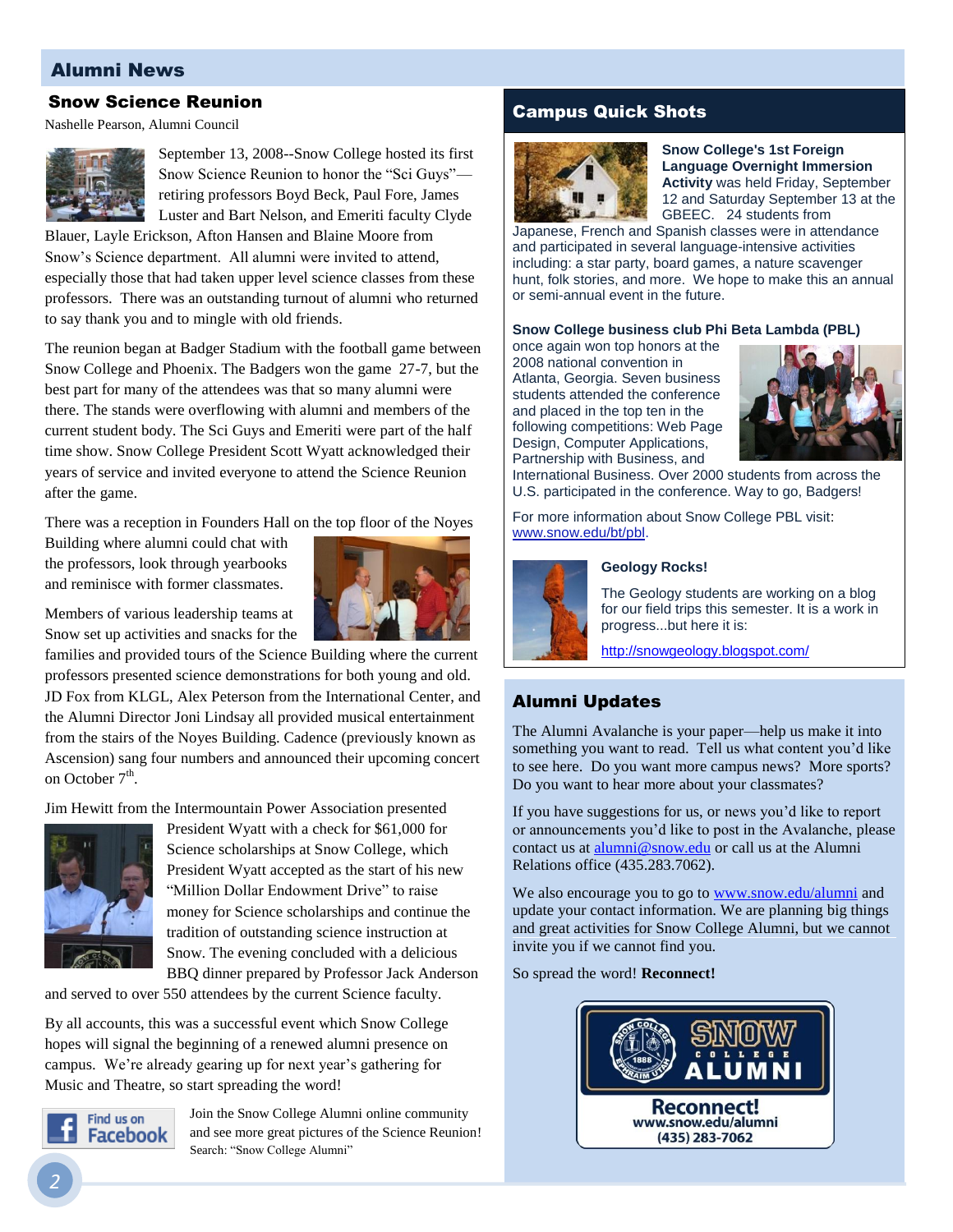## Upcoming Campus Events

#### Theatre Arts Department **Eccles Performing Arts Center**

#### *Dark of the Moon*

By Howard Richardson & William Berney

*(Not recommended for children under 12)*

Directed by Dr. Kim Christison

October 1, 2, 3, 4 8:00 pm Curtain

- Adults: \$7.50
- Seniors/High School & Younger: \$7.00
- Snow College Students: \$2.00 w/Activity Card

#### **Season Ticket**

- Adults: \$20.50
- Seniors/High School & Younger: \$19.00

#### **Call: 435.283.7478**

Go to fo[r http://www.snow.edu/theatre/](http://www.snow.edu/theatre/) for the complete season schedule

## Snow College International Cinema begins Its 2nd Year!!!

The Foreign Language Department, along with the several language clubs it sponsors, are happy to announce this year's schedule of international movies

- Every Thursday at 4:00 pm in 122 Humanities Building
- Admission is free and so is the popcorn!

Check the schedule of movies at [www.snow.edu/icinema](http://www.snow.edu/icinema)



#### www.snowbadgers.com

Snow College head men's basketball coach Michael Ostlund has released the schedule for the 2008-09 season. "What this schedule signifies is making good on a commitment I made a year ago to our students and our community," said Coach Ostlund. "That includes working hard and doing what it takes to secure high quality teams, and more home games." This year the Badgers will have 16 home games (last season only 10) out of a total of 30.

This year's slate features seven home games in the month of November, compared to a year ago when the seventh home game took place on February 8th.

**Badgers on the Air:** All of the Badgers games, home and away, can be heard on KMTI Radio 650AM with the voice of the Badgers Mike Traina with the call. Other media availability, including television and internet is under negotiation and will be released soon.

**Badger Tickets:** Season tickets are now on sale in the ticket office. Call 435-283-SNOW (7669) to reserve yours now.

For the entire schedule and more from Coach Ostlund, go to:

<http://www.snowbadgers.com/mbb/08/results/schrelease.shtml>



## The Horne School of Music

**Choral Music Program Presents**



## Sound Trax

**An evening of music from film and TV**

Featuring Cadence, Encore and A Cappella in music by Queen, Kansas, Mancini & more!

## **With special guests** the phat old professors

**Tuesday October 7, 2008 - 7:30 p.m. Eccles Center for the Performing Arts Tix: \$6.00 adults/\$3.00 18 & under**

## **ART GALLERY SHOW AND ANNUAL FOUNDER'S DAY CONCERT**

The Horne School of Music and Department of Visual Arts will observe Snow College Founder's Day with an Art Gallery Show and annual Founder's Day Concert on November 7th.

The Art Department faculty will be showing their "24-7" show beginning at 5:00 p.m. in the gallery located in the Humanities Building. The show will feature works by the Art Department Faculty which were created in the 24 hours immediately preceding the opening.

The Founder's Day Concert will follow at 7:30 p.m. in the Jorgensen Concert Hall of the Eccles Center for the Performing Arts. The concert will feature the Snow College A Cappella Choir, Cadence Choir, Wind Ensemble, Jazz Ensemble 1, Symphony Orchestra, and Performing Dance Company. At this concert, Judy Morgan, who recently retired as Director of Choral Activities, will be inducted into the Horne School of Music Hall of Fame. We encourage those who studied with Judy while attending Snow College to join us in honoring her.





# *Visiting Artists Series*

Thursday evenings from 7-8 pm in room 122 of the Humanities & Arts building. Seminars are OPEN TO THE PUBLIC.

For more information contac[t Amy Jorgensen](mailto:amy.jorgensen@snow.edu) at 435.283.7408